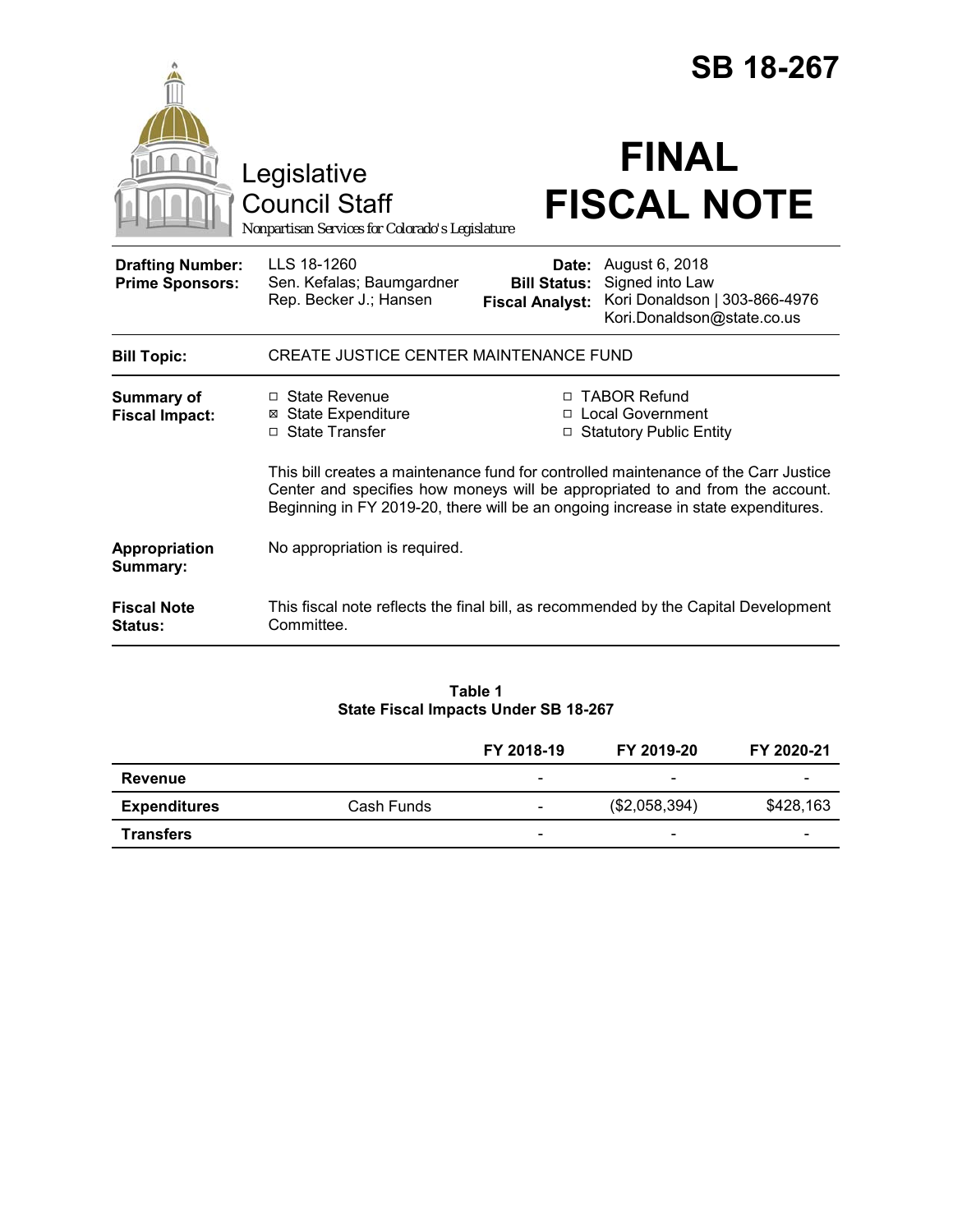August 6, 2018

# **Summary of Legislation**

The bill creates the Justice Center Maintenance Fund (maintenance fund), which consists of any money appropriated by the General Assembly from the Justice Center Cash Fund, any other money the General Assembly may appropriate or transfer to the maintenance fund, and any interest and income derived from the deposit and investment of money in the maintenance fund by the State Treasurer. Money in the maintenance fund is subject to annual appropriation for controlled maintenance needs at the Carr Justice Center. Appropriations to the fund will be set based on an annual report from the Judicial Department to the Joint Budget Committee and the Capital Development Committee about projected expenditures for controlled maintenance over at least a 20-year period.

#### **Assumptions**

This fiscal note assumes that the 20-year report of projected expenditures will be used to ensure that the amount appropriated to the maintenance fund beginning in FY 2020-21 is relatively stable year over year. The expenditure amounts identified in this fiscal note are based on a Joint Budget Committee (JBC) staff analysis of a 40-year projection of controlled maintenance need for the Carr Justice Center provided by the Judicial Department in response to a request for information from the JBC. This fiscal note also assumes that no other funds will be transferred or appropriated to the maintenance fund on behalf of controlled maintenance in the near future.

#### **State Expenditures**

Beginning in FY 2019-20, there will be an ongoing increase in expenditures from the Justice Center Cash Fund to the maintenance fund. Revenue to the Justice Center Cash Fund accrues from court fees. There will also be an ongoing increase in expenditures from the maintenance fund for controlled maintenance. However, overall expenditures within the Judicial Department are not expected to increase as a result of this bill since there is no increase in revenue to support an increase in overall expenditures.

For FY 2019-20, the appropriation from the Justice Center Cash Fund to the maintenance fund is anticipated to be about \$4.6 million. Beginning in FY 2020-21 appropriations from the Justice Center Cash Fund to the maintenance fund will level out and are projected to be about \$1.6 million annually.

Expenditures from the maintenance fund will vary year over year based on identified controlled maintenance projects, but are anticipated to be about \$2.5 million for FY 2019-20 and about \$2.0 million for FY 2020-21.

#### **Effective Date**

The bill was signed into law by the Governor and took effect on June 6, 2018.